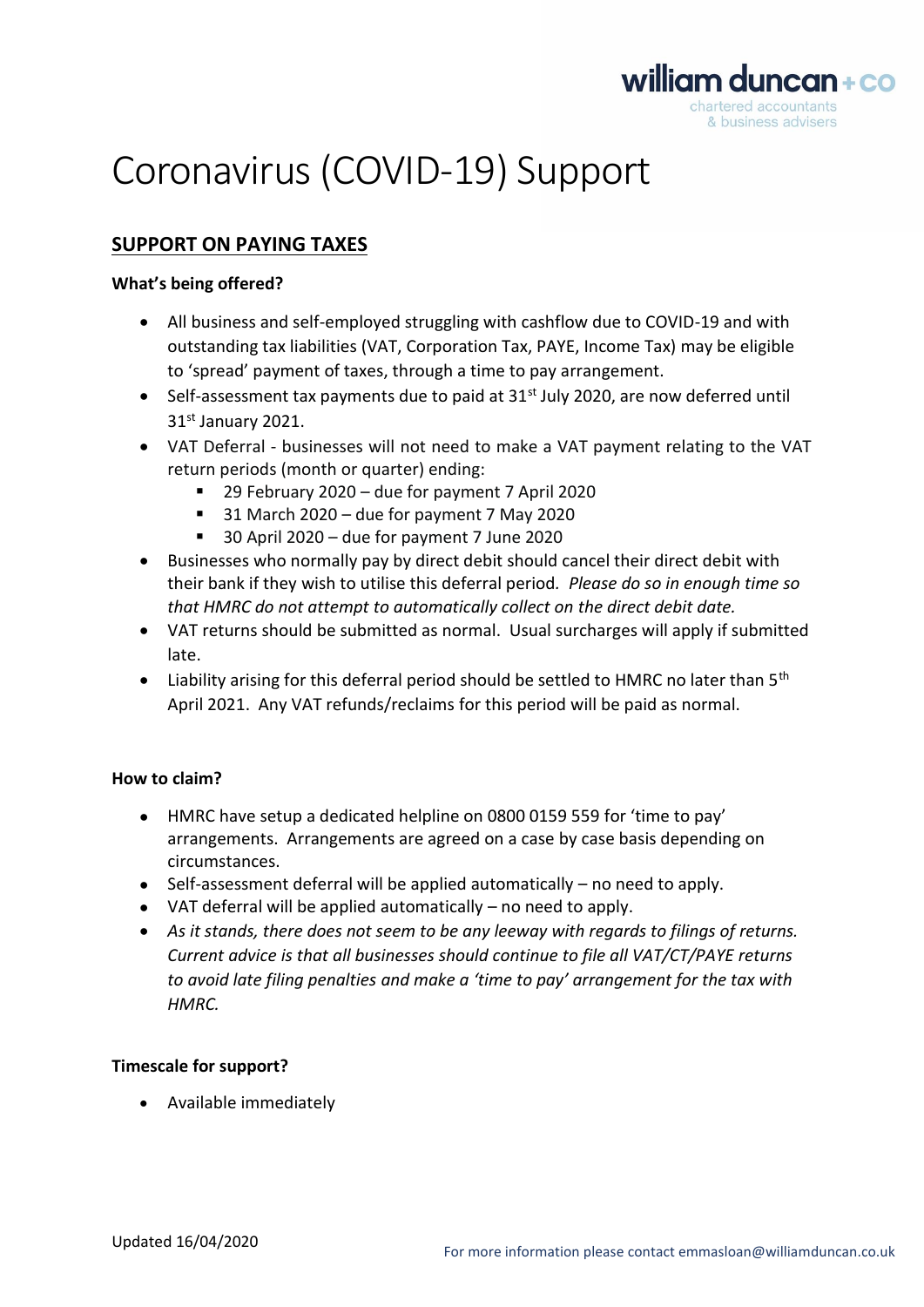

## **ACCOUNTS & TAX COMPLIANCE**

#### **What's being offered?**

- Companies House are now offering extensions of **3 months** to accounts filing deadlines for limited companies/LLPs badly affected by Coronavirus.
- *Side note – Companies House Scotland is now closed. Any postal documents to be submitted should be filed at Companies House Cardiff until further notice. All same day services are now also currently suspended.*

#### **How to apply?**

- Application can be made by post to Companies House, Cardiff or via online at <https://beta.companieshouse.gov.uk/extensions>
- You will need to document reasons for requesting extension and may need to provide supporting documents, where necessary.

#### **Timescale?**

- It is imperative that application is made *prior* to current filing deadline. Applications after this will not be accepted and late filing penalties will be applied.
- Decisions on extension request can take up to 5 days, so please ensure you give yourself this time with any application.

#### **IR35" tax rules for contractors – changes delayed until 2021**

As a result of the Covid-19 crisis, proposed changes to the "IR35" tax rules for contractors working through their own service company have been put back by a year, and will now take effect from 6 April 2021.

The rules apply to independent contractors who use a service company (which they own) to engage with their clients, rather than the contractor engaging directly with the client. The effect of the IR35 rules is to impose tax charges (effectively PAYE and NIC) on the service company. However following changes which took place in 2017, imposing the tax charges on the end client if it is a Public Sector body, the next round of changes will do the same to Private Sector end clients. These changes were due to have come into force on 6 April 2020, but the start date has now been postponed to 6 April 2021. This means that contractors can continue to operate as they have been doing, for another year.